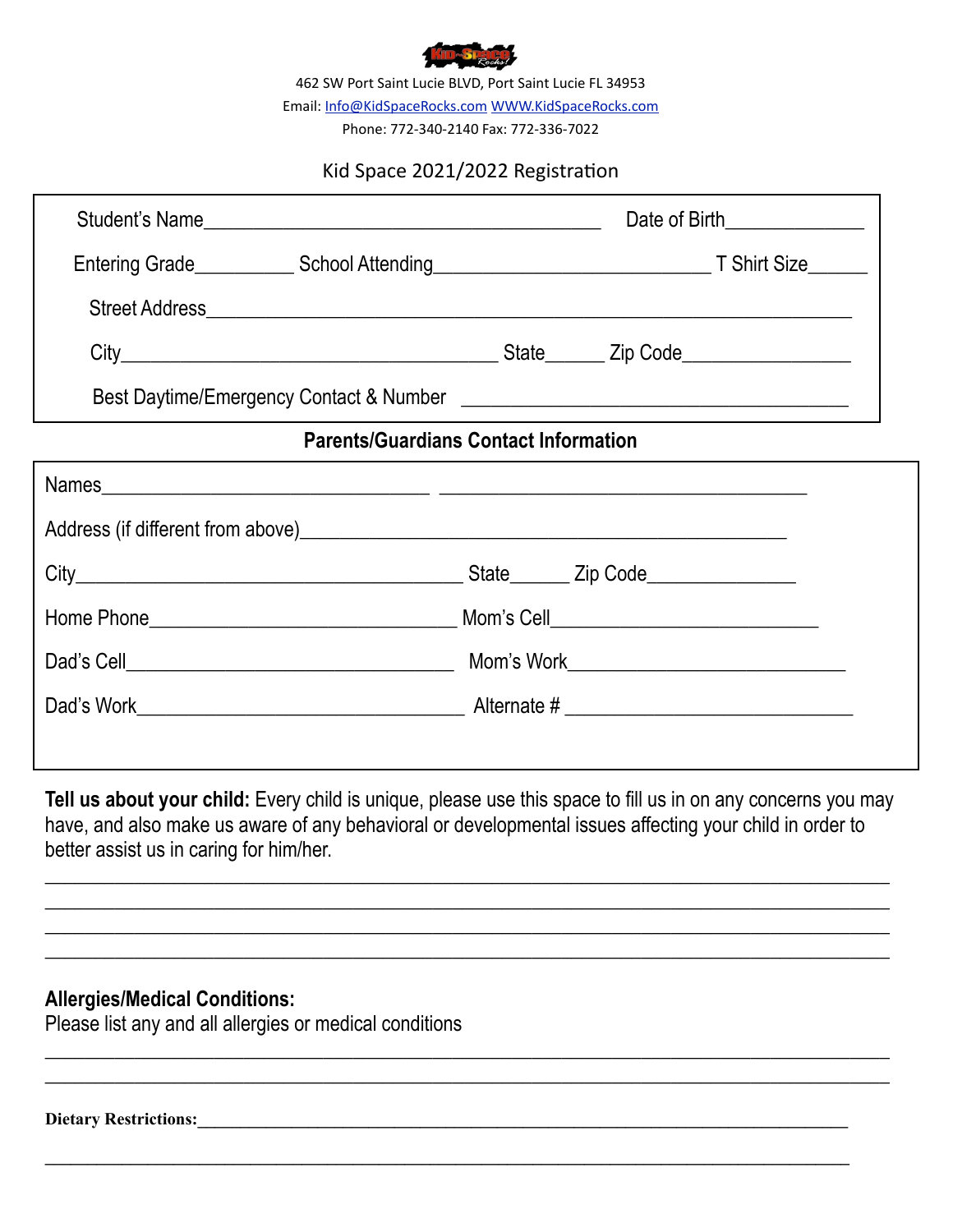| <b>Relationship to Child</b> | <u> 1989 - Andrea Andrew Maria (h. 1989).</u> |  |
|------------------------------|-----------------------------------------------|--|
|                              |                                               |  |
| <b>Relationship to Child</b> |                                               |  |
|                              |                                               |  |
| <b>Relationship to Child</b> |                                               |  |

# **Release For Pick Up**

Please name 3 people in addition to you or your spouse who may sign out your child from our center without prior written permission. These individuals will be allowed to remove your child from our care without contact from you, after showing a valid driver's license. (Id will be required)

| Name | Relationship to Child |
|------|-----------------------|
| Name | Relationship to Child |
| Name | Relationship to Child |

Please notify the Director in writing of any persons who are to have no contact with your child. Please include a copy of any **No Contact Order** per any court decision. This includes custody disputes.

By signing below, you state that that you have read and agree to the rules and conditions outlined in **the Kid Space Policies and Procedures**.

**Media Release:**

**I understand that both still and video images may be taken of my child and may be used in advertising material or on Kid Space/ Sochin Martial arts websites, as well as posted to our Social Media accounts such as our Instagram, Facebook page etc.** 

\_\_\_\_\_\_\_\_\_\_\_\_\_\_\_\_\_\_\_\_\_\_\_\_\_\_\_\_\_\_\_\_\_\_\_\_\_\_\_\_\_\_\_\_\_\_\_\_\_\_\_\_\_\_\_\_\_\_\_\_\_\_\_\_\_\_\_\_